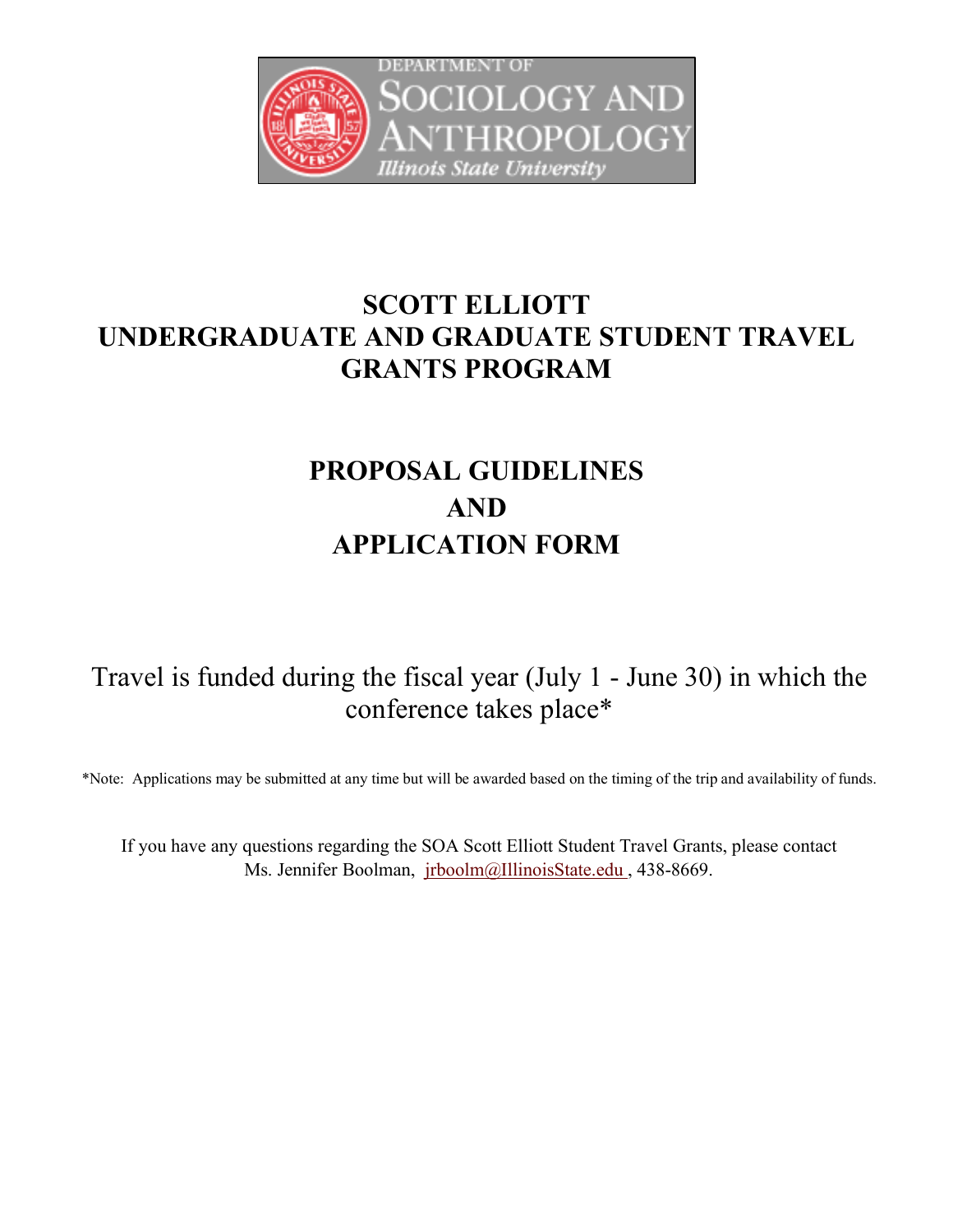## **Guidelines for SOA Scott Elliott Student Travel Grants Program**

#### **PURPOSE**

Scott Elliott is a successful financial entrepreneur who established the Scott Elliott Endowment Fund to provide support to the departments that influenced him the most during his student days at Illinois State University. The Department of Sociology and Anthropology is one of those departments. We use our share of the funds to support student travel to professional meetings or for research activities.

#### **AWARD DESCRIPTION**

Awards may be funded up to a maximum of \$350 for travel to a professional conference or meeting to present the results of research or creative activity or to collect data for a thesis.

#### **SELECTION PROCESS AND CRITERIA**

The Department of Sociology and Anthropology will make these awards. Applications from all undergraduate and graduate students in both Sociology and Anthropology who have not received previous funding in that same fiscal year will be considered.

To qualify for support, a student must be participating in one of the following activities:

- 1) Making a formal presentation in the form of a poster or podium paper at a professional meeting/conference.
- 2) Traveling (domestically or internationally) to collect data for a research project.

### **PROPOSAL PROCESS AND SUBMISSION DEADLINES**

A student may be funded once per academic year. To apply for support, students must complete the application which includes a brief statement outlining the details of the meeting/conference or research-related trip they plan to participate in and the nature of the participation (ie: presenting a poster or collecting data for a thesis), and a budget of expenses related to the trip. All materials must be submitted to Jennifer Boolman (SOA Office Manager) at least **ONE WEEK PRIOR TO THE TRAVEL/ACTIVITY** and awards will be based on reimbursement of qualified expenses, not to exceed \$350. Receipts for all expenses and proof of conference presentation are required for reimbursement at the conclusion of the activity. Applications that are not submitted in advance of the activity may not be funded. Materials may be emailed to Jennifer Boolman, jrboolm@IllinoisState.edu. Hard copies may also be submitted in lieu of email.

There is no deadline for the application, but it is recommended that students apply as early in the academic year as possible. The total number of awards is based on available funds in each fiscal year and are made on a first-come, first-served basis.

#### **PROPOSAL FORMAT**

**Project Description/Budget:** The project description should be written in a clear and straightforward style and summarize the project/presentation. Please include a summary of expenses for the travel, including airfare, lodging, and any other expenses associated with the trip.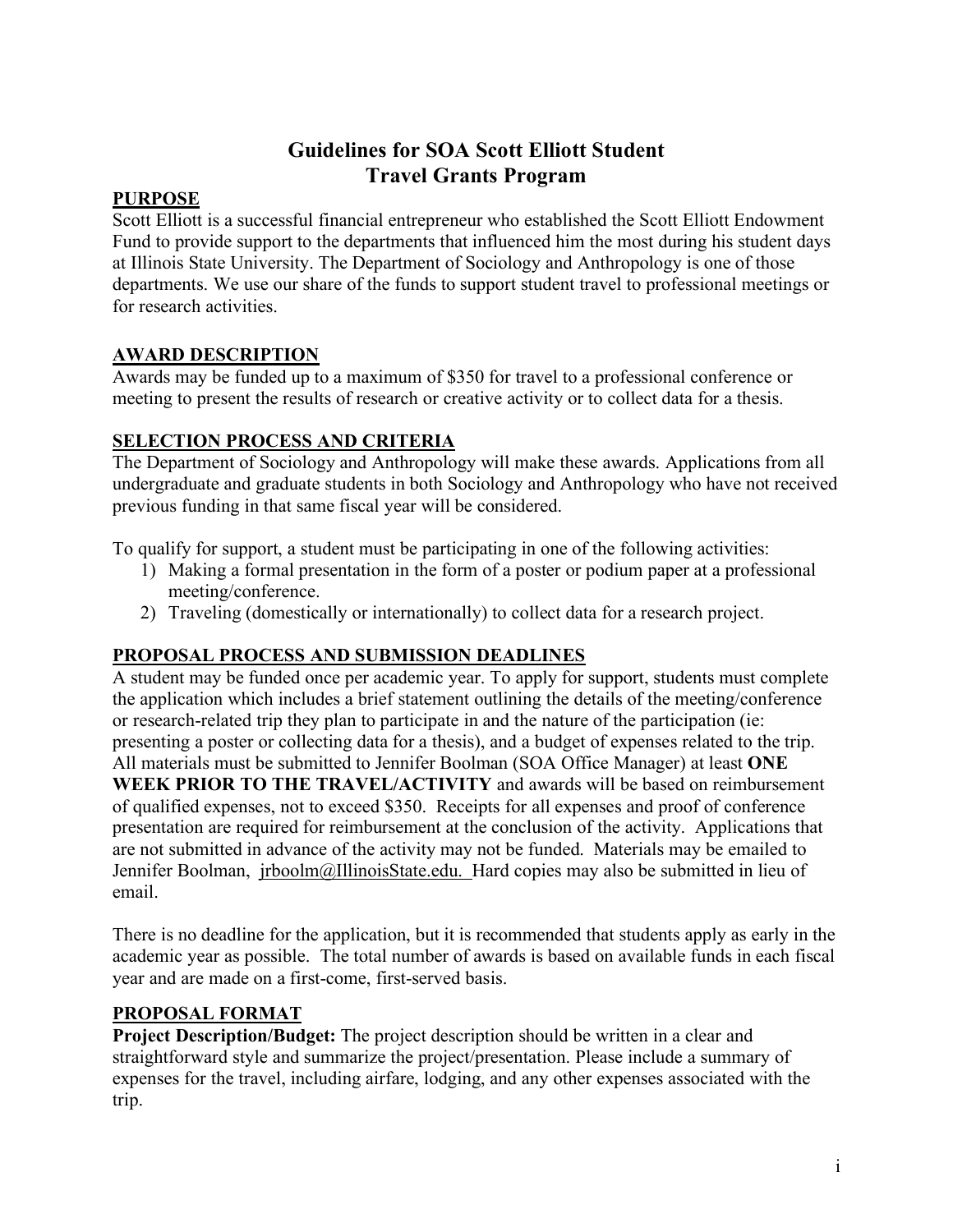# **UNDERGRADUATE AND GRADUATE STUDENT TRAVEL GRANT APPLICATION FORM**

| Undergraduate:<br>Graduate: $\Box$                                                                                                              |                                                                                                          |
|-------------------------------------------------------------------------------------------------------------------------------------------------|----------------------------------------------------------------------------------------------------------|
|                                                                                                                                                 |                                                                                                          |
| If presenting, please note the title of the paper/poster:                                                                                       |                                                                                                          |
|                                                                                                                                                 |                                                                                                          |
|                                                                                                                                                 |                                                                                                          |
| <b>Dates of Travel:</b><br><u> 1980 - Andrea Station Barbara, politik eta provincia eta provincia eta provincia eta provincia eta provincia</u> | to                                                                                                       |
|                                                                                                                                                 |                                                                                                          |
| Applicant                                                                                                                                       | Date                                                                                                     |
| <b>BUDGET SUMMARY AND JUSTIFICATION</b><br>the department.<br>Itemized List of Expenses (such as hotel, airfare, registrations, meals)          | Please list only major expenses associated with this trip up to the total amount of funds requested from |
|                                                                                                                                                 | $\frac{\text{S}}{\text{S}}$                                                                              |
|                                                                                                                                                 | $\mathbb{S}$                                                                                             |
|                                                                                                                                                 |                                                                                                          |
|                                                                                                                                                 | \$                                                                                                       |
|                                                                                                                                                 | \$                                                                                                       |
|                                                                                                                                                 |                                                                                                          |
|                                                                                                                                                 | \$                                                                                                       |

**To process the final reimbursement, you must provide Jennifer Boolman with all original receipts of relevant expenses. Reimbursement will not be processed without these receipts.**